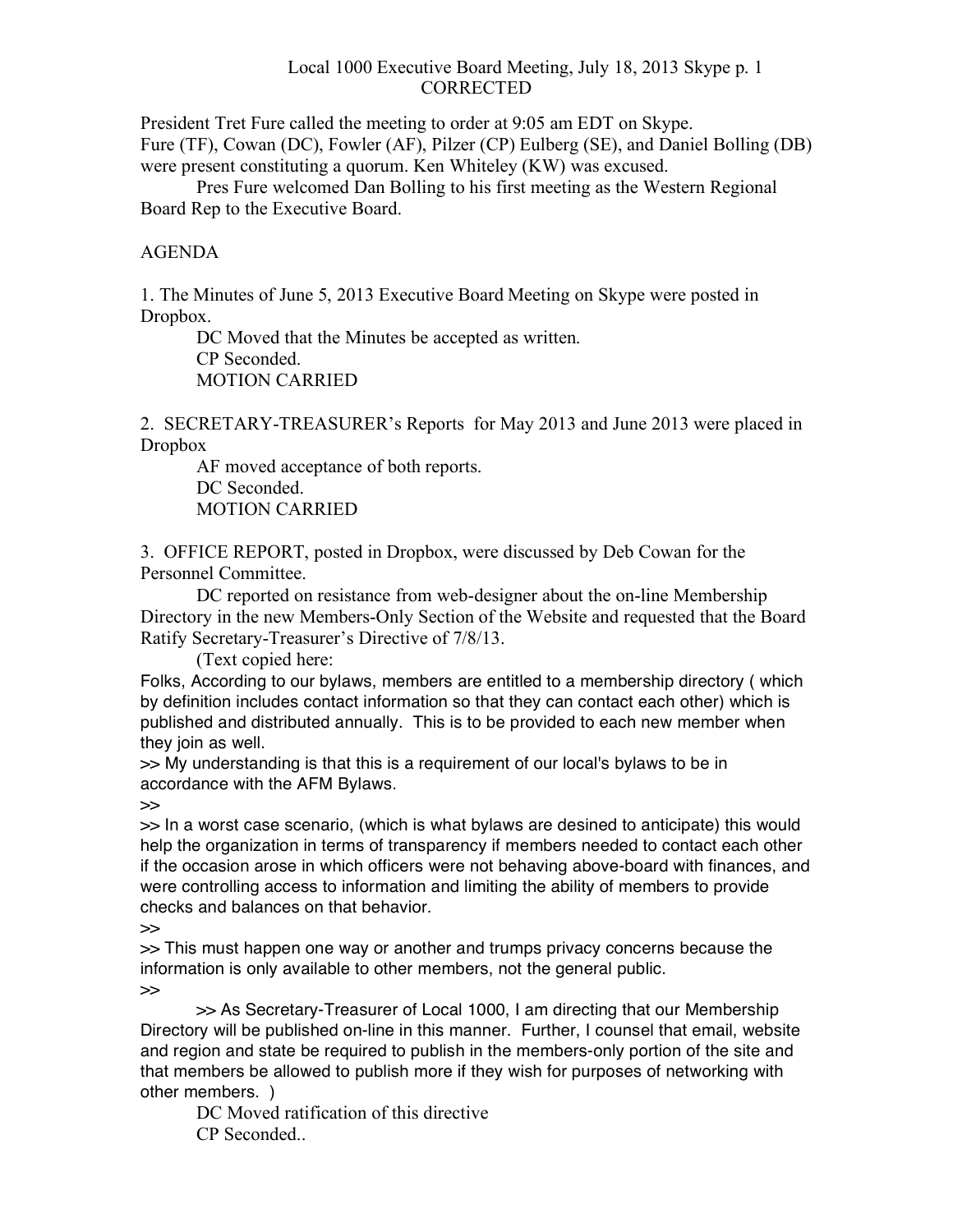### Local 1000 Executive Board Meeting, July 18, 2013 Skype p. 2 **CORRECTED**

## MOTION CARRIED

Debra offered a verbal addition of the report and noted that notes from the Office Staff Transition Skype Meeting between Fix, Dean, Coombs & CP, TF, DC and SE have been placed in Drobox ( Title: StaffTransitionMtgNotes6.25.13)

SE moved acceptance of the Office Report with this addition. DB Seconded MOTION CARRIED.

4. The question was raised about who will negotiate Leader CBA's in the future. This was tabled.

5. FAIR TRADE MUSIC Report: Deb Cowan gave a verbal report.

a. We have two interested venues, Traditions in Olympia WA and Fiddle & Bow in Winston Salem, NC. As of our meeting we only have 18 venues With Aaron's venue signing up, that will make 19 signed venues..

b. Our presence at FA Regionals has been fruitful. We are hoping to add a workshop at FARM in St. Louis.

c. The FTM Protocol is now in the Manual in the Office.

d. There is a question of whether or not to integrate the independent FTM Website into the Local1000.org website, or if the link between them is sufficient. Cowan requests that someone else be responsible for maintaining the FTM website.

5. WEBSITE & EMAIL report by DC

Canadian Address on the website was incorrect and has been updated. DC will ask Ian Robb to review the Website

Discussion about the Members-Only section of the Website.

6. RATIFICATION OF CBAs: The following CBAs were presented for Ratification by Eulberg, as posted in DropBox:

Clearwater (through Feb. 28, 2016) CP Moved Ratification. AF Seconded MOTION CARRIED

Dennis Mackrel (through July 1, 2014) DC Moved Ratification CP Seconded MOTION CARRIED

Encompass (through April 30 2015) AF Moved Ratification. DB Seconded MOTION CARRIED

Kids Centric (through Aug 31, 2013) CP Moved Ratification.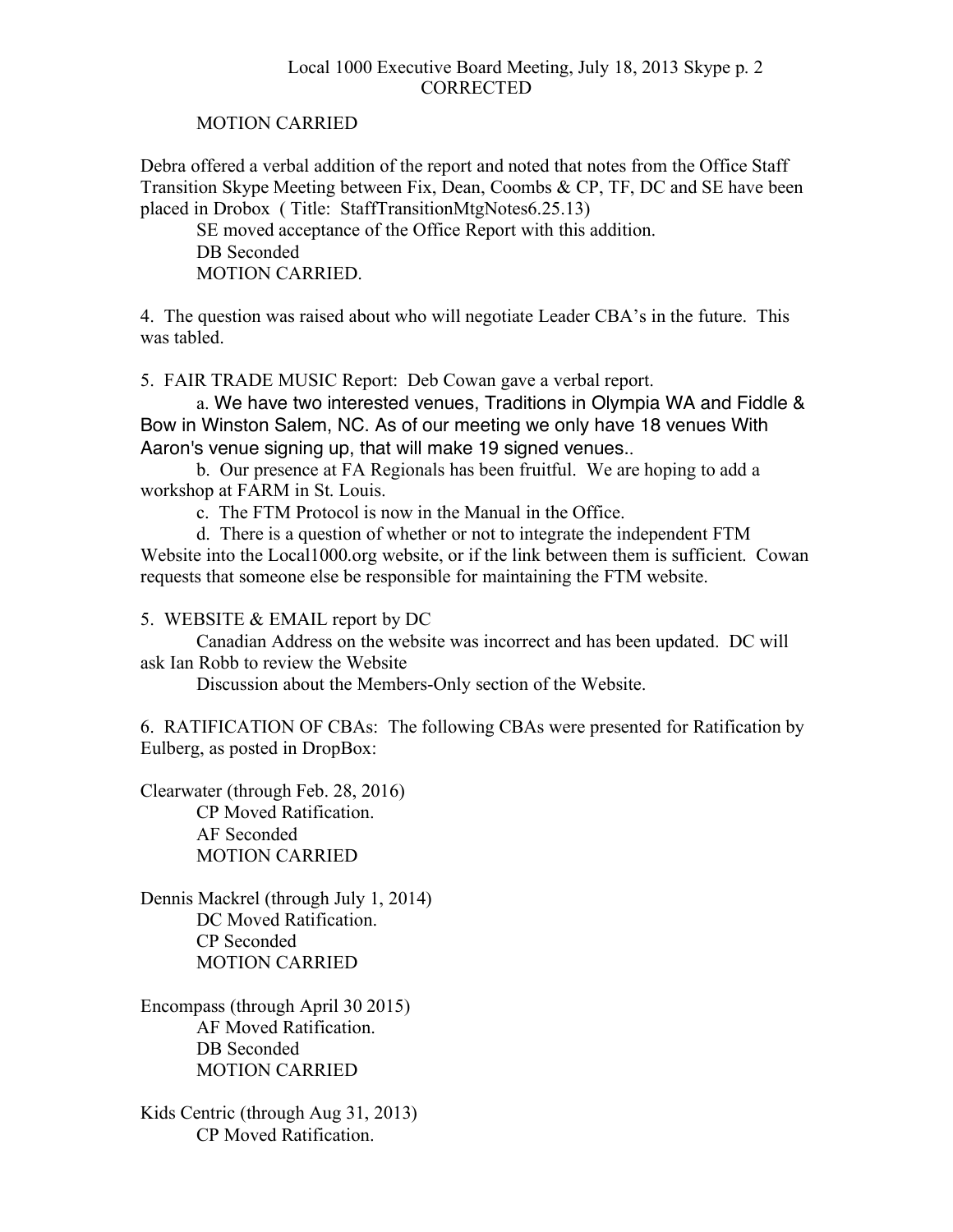## Local 1000 Executive Board Meeting, July 18, 2013 Skype p. 3 **CORRECTED**

DC Seconded MOTION CARRIED Sweet Honey in the Rock (through Sept 30, 2014) DB Moved Ratification. CP Seconded MOTION CARRIED

Girl Wednesday (through June 30, 2015) is approved, once the Pension Rehabilitation Language has been added.

DC Moved Ratification. AF Seconded MOTION CARRIED

It was Decided that we'll focus on CBAs as the educational component during the Membership Meeting at FARM in St. Louis in October. Eulberg will lead this.

7. GREAT LABOR HERITAGE EXCHANGE report was given verbally by Tret Fure.

8. FALL ELECTIONS

Secretary-Treasurer is the only position open for election. Eulberg is not running. The Board discussed and formulated a plan for approaching appropriate candidates.

9. MEMBERSHIP SERVICES report was given verbally by Aaron Fowler who requested a place in Dropbox that New Member Lists will be consistently placed.

10. AFM CONVENTION details were discussed.

11. ACTION MINUTES from 2.25.13 Meeting were reviewed.

# 12. FARM Details

The Executive Board Meeting will begin at 2 pm on Wednesday, Oct 23<sup>rd</sup> in St. Louis.

13. NEXT SKYPE MEETING: Cowan will send out a meeting wizard request for The last week of Aug 27-29, and  $1<sup>st</sup>$  week of Sept; 3-4, 2013.

14. DC moved to ADJOURN AF Seconded MOTION CARRIED, meeting adjourned at 10:10 am EDT.

Respectfully submitted,